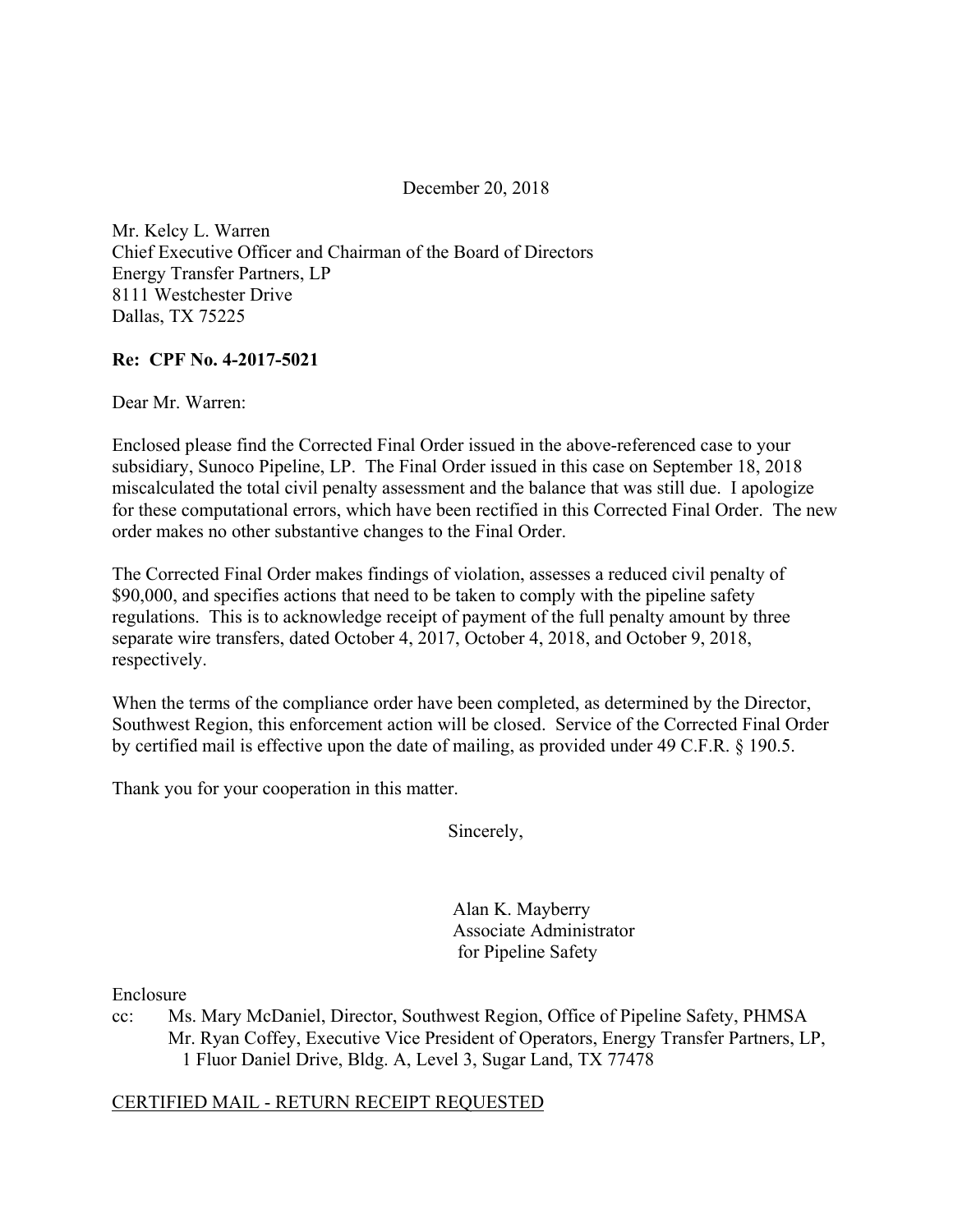### **U.S. DEPARTMENT OF TRANSPORTATION PIPELINE AND HAZARDOUS MATERIALS SAFETY ADMINISTRATION OFFICE OF PIPELINE SAFETY WASHINGTON, D.C. 20590**

 **)**

 **)**

 **)**

**In the Matter of )**

**Sunoco Pipeline, LP, ) CPF No. 4-2017-5021 a subsidiary of Energy Transfer Partners, LP, )** 

 $\mathcal{L} = \{ \mathcal{L} \mathcal{L} \mathcal{L} \mathcal{L} \mathcal{L} \mathcal{L} \mathcal{L} \mathcal{L} \mathcal{L} \mathcal{L} \mathcal{L} \mathcal{L} \mathcal{L} \mathcal{L} \mathcal{L} \mathcal{L} \mathcal{L} \mathcal{L} \mathcal{L} \mathcal{L} \mathcal{L} \mathcal{L} \mathcal{L} \mathcal{L} \mathcal{L} \mathcal{L} \mathcal{L} \mathcal{L} \mathcal{L} \mathcal{L} \mathcal{L} \mathcal{L} \mathcal{L} \mathcal{L} \mathcal{L} \$ 

**\_\_\_\_\_\_\_\_\_\_\_\_\_\_\_\_\_\_\_\_\_\_\_\_\_\_\_\_\_\_\_\_\_\_\_\_\_\_\_\_\_\_\_\_\_\_\_\_)** 

**Respondent. )** 

#### **CORRECTED FINAL ORDER**

From September 6 through October 14, 2016, pursuant to 49 U.S.C. § 60117, representatives of the Pipeline and Hazardous Materials Safety Administration (PHMSA), Office of Pipeline Safety (OPS), conducted an on-site pipeline safety inspection of the facilities and records of Sunoco Pipeline, LP (Sunoco or Respondent), in Texas.<sup>1</sup> Sunoco Pipeline, LP, a subsidiary of Energy Transfer Partners, LP, operates the Nederland to Kilgore hazardous liquid pipeline in Texas.

As a result of the inspection, the Director, Southwest Region, OPS (Director), issued to Respondent, by letter dated August 14, 2017, a Notice of Probable Violation, Proposed Civil Penalty, and Proposed Compliance Order (Notice), which also included warning items pursuant to 49 C.F.R. § 190.205. In accordance with 49 C.F.R. § 190.207, the Notice proposed finding that Sunoco had committed five violations of 49 C.F.R. Part 195 and proposed assessing a civil penalty of \$129,800 for the alleged violations. The Notice also proposed ordering Respondent to take certain measures to correct the alleged violations. The warning items required no further action but warned the operator to correct the probable violations or face possible future enforcement action.

Energy Transfer Partners, LP, on behalf of Sunoco, responded to the Notice by letter dated September 22, 2017 (Response).<sup>2</sup> The company contested several of the allegations of violation and provided information concerning the corrective actions it had taken. Sunoco partially paid the proposed civil penalty, in the amount of \$35,500, by wire transfer dated October 4, 2017. Respondent did not request a hearing and therefore has waived its right to one.

On September 18, 2018, PHMSA issued a Final Order in this case that incorrectly calculated

**<sup>1</sup>** Inspection locations included Longview, Goodrich, Aldine and Houston, Texas.

<sup>&</sup>lt;sup>2</sup> On September 7, 2017, Sunoco requested a time extension to respond to the Notice, which was granted by PHMSA on September 13, 2017.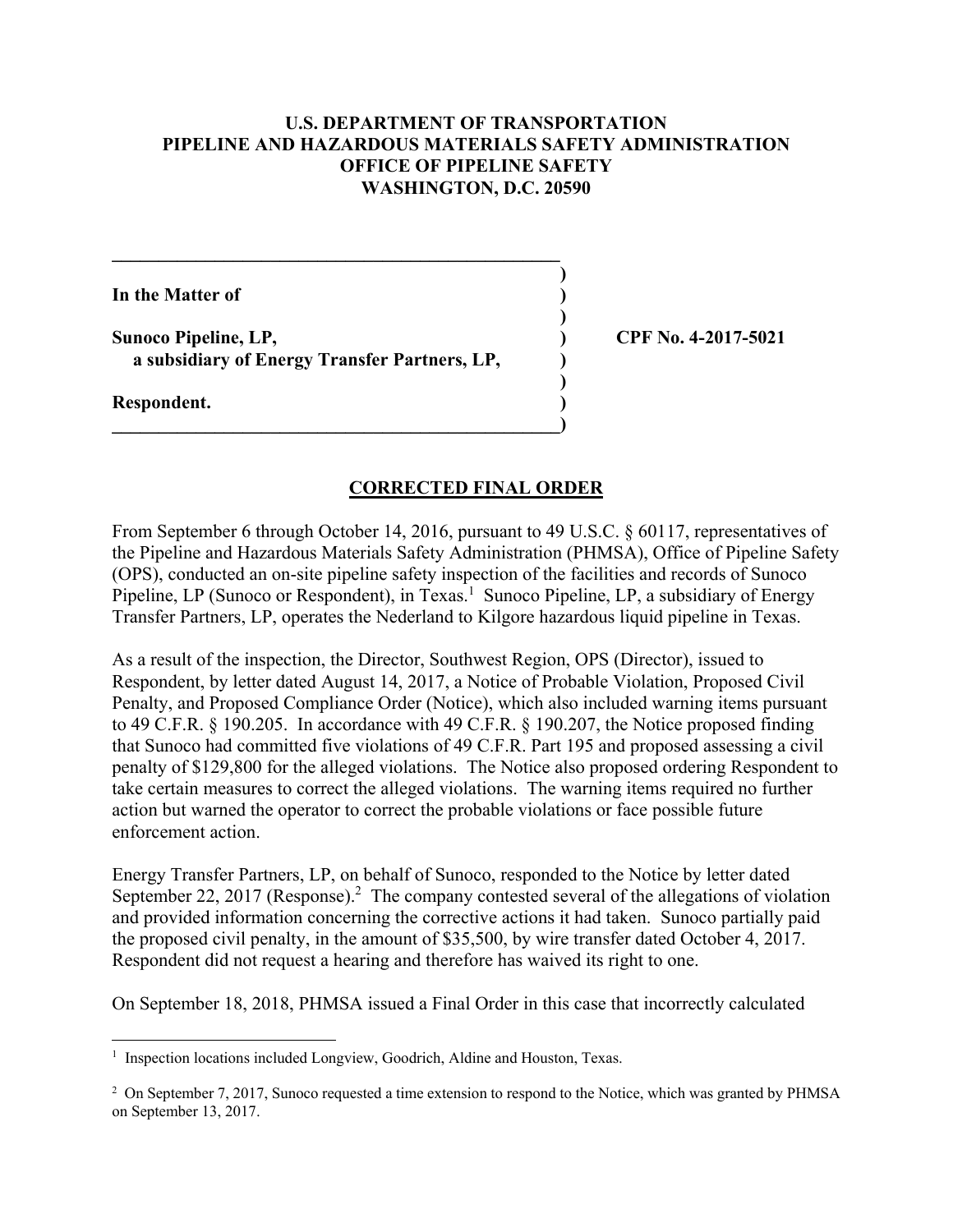\$54,500 as the total civil penalty assessed for the findings of violation, rather than the balance due. It incorrectly stated the balance owed by Energy Transfer Partners, LP, was \$19,000. This Corrected Final Order replaces and supersedes the September 18, 2018 Final Order to correct the total civil penalty assessment as being \$90,000. Respondent made additional partial payments of \$19,000 and \$35,500 by wire transfers on October 4, 2018 and October 9, 2018, respectively. Combined with the first partial payment of \$35,500 on October 4, 2017, Respondent has now paid the full penalty amount of \$90,000.

# **FINDINGS OF VIOLATION**

The Notice alleged that Respondent violated 49 C.F.R. Part 195, as follows:

**Item 1:** The Notice alleged that Respondent violated 49 C.F.R. § 195.56(a), which states:

## **§ 195.56 Filing safety-related condition reports.**

 (a) Each report of a safety-related condition under § 195.55(a) must be filed (received by OPS) within 5 working days (not including Saturday, Sunday, or Federal Holidays) after the day a representative of the operator first determines that the condition exists, but not later than 10 working days after the day a representative of the operator discovers the condition. Separate conditions may be described in a single report if they are closely related. Reports may be transmitted by electronic mail to *InformationResourcesManager@dot.gov,* or by facsimile at (202) 366-7128.

The Notice alleged that Respondent violated 49 C.F.R. § 195.56(a) by failing to file a report of a safety-related condition under  $\S$  195.55(a) within five working days after determining that the condition existed. Specifically, the Notice alleged that in October 2014 and February 2016, Sunoco issued two 20-percent pressure reductions on the Goodrich to Longview segment of its pipeline due to the discovery of two safety-related conditions that were reportable under § 195.55(a)(6) but failed to file reports with PHMSA.

Respondent did not contest this allegation of violation. Accordingly, based upon a review of all of the evidence, I find that Respondent violated 49 C.F.R. § 195.56(a) by failing to file two safety-related reports for safety-related conditions on its pipeline.

**Item 2:** The Notice alleged that Respondent violated 49 C.F.R. § 195.401(b)(1), which states:

# **§ 195.401 General requirements.**

 $(a) \ldots$ 

(b) An operator must make repairs on its pipeline system according to the following requirements:

(1) *Non Integrity management repairs.* Whenever an operator discovers any condition that could adversely affect the safe operation of its pipeline system, it must correct the condition within a reasonable time. However, if the condition is of such a nature that it presents an immediate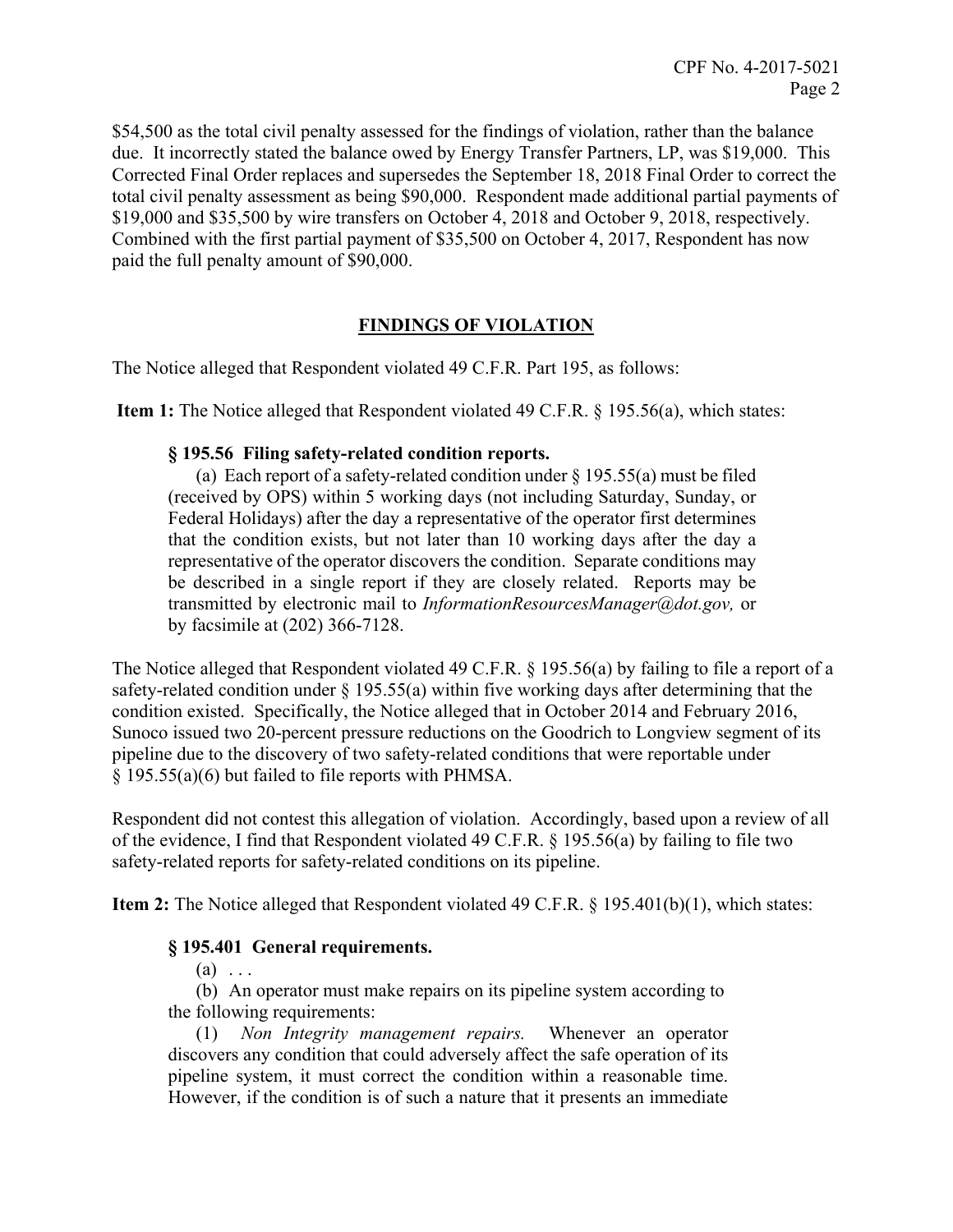hazard to persons or property, the operator may not operate the affected part of the system until it has corrected the unsafe condition.

The Notice alleged that Respondent violated 49 C.F.R. § 195.401(b)(1) by failing to correct, within a reasonable time, a condition that could adversely affect the safe operation of its pipeline. Specifically, the Notice alleged that Sunoco failed, for approximately two years, to take action to repair a section of buried pipe that was exposed and sagging due to a washout.<sup>3</sup> While Respondent contended that the evidence presented by PHMSA was not conclusive to show the condition existed for more than five years, Respondent did not contest this allegation of violation. Accordingly, based upon a review of all of the evidence, I find that Respondent violated 49 C.F.R. § 195.401(b)(1) by failing to correct, within a reasonable time, a condition that could adversely affect the safe operation of its pipeline.

**Item 4:** The Notice alleged that Respondent violated 49 C.F.R. § 195.452(h)(4)(ii), which states:

## **§ 195.452 Pipeline integrity management in high consequence areas.**

 $(a) \ldots$ 

(h) *What actions must an operator take to address integrity issues?* 

 (1) *General requirements.* An operator must take prompt action to address all anomalous conditions the operator discovers through the integrity assessment or information analysis. In addressing all conditions, an operator must evaluate all anomalous conditions and remediate those that could reduce a pipeline's integrity. . .

- (4) *Special requirements for scheduling remediation*
- $(i) \ldots$

1

(ii) *60-day conditions*. Except for conditions listed in paragraph  $(h)(4)(i)$  of this section, an operator must schedule evaluation and remediation of the following conditions within 60 days of discovery of condition . . . .

The Notice alleged that Respondent violated 49 C.F.R.  $\S$  195.452(h)(4)(ii) by failing to schedule evaluation and remediation of several anomalous conditions within 60 days of discovery of the conditions. Specifically, the Notice alleged that after discovering seven 60-day conditions on its Douglass to Longview segment on October 27, 2014, Sunoco failed to remediate them within 60 days.

In its Response, Sunoco contested this allegation of violation, stating that although the remediation dates for these seven 60-day conditions fell outside the regulatory time frame, the pipeline was not in service transporting hazardous liquid at the time. Because the line was not in service, Sunoco argued that it was permitted to exceed the regulatory time frame.

The ostensible basis for Sunoco's defense is a separate regulation,  $\S 195.452(h)(1)(i)$ , which requires an operator to notify PHMSA if the operator cannot meet the schedule for evaluation

 $3$  Although Sunoco inspected the segment on September 21, 2016, and aerial patrol reports for the preceding three months did not indicate that the pipe was exposed, PHMSA reviewed Google Earth satellite imagery for this location and found evidence that the pipe had been exposed since at least 2009. Notice at 2.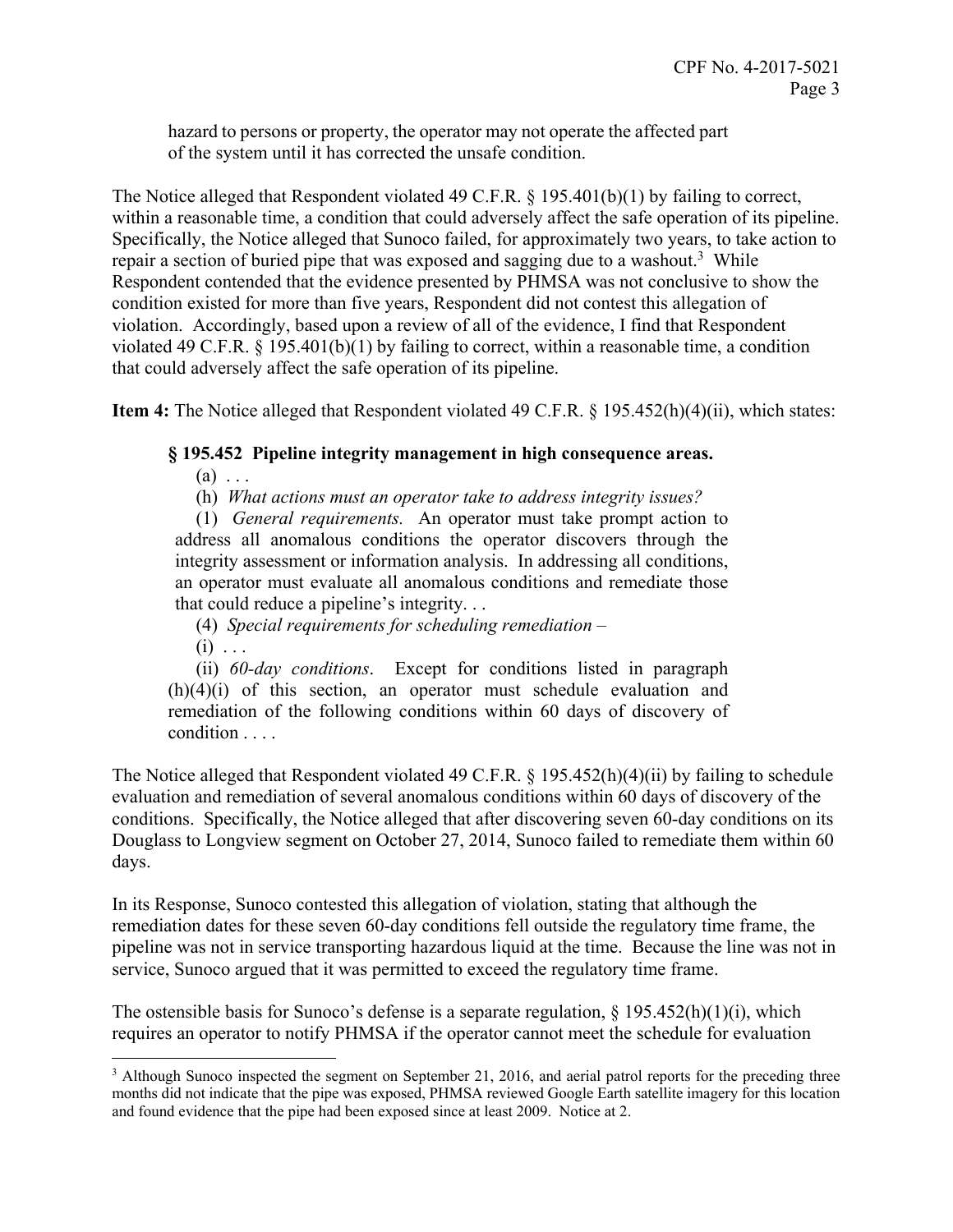and remediation and cannot provide safety through a temporary reduction in operating pressure. Respondent argued that under  $\S$  195.452(h)(1)(i), an operator may exceed the schedule for evaluation and remediation in § 195.452(h)(4)(ii) if an additional measure of safety can be provided by temporarily reducing the operating pressure of the pipeline. Here, Respondent noted, the line was not in service, had been purged of hazardous liquid, and was filled with nitrogen under a low pressure. Sunoco argued that these additional safety measures permitted the company to exceed the 60-day regulatory time frame for remediation and Sunoco was not required to notify PHMSA that it could not meet the schedule. Respondent also noted that when the line became operational again on July 27, 2015, all seven of the 60-day anomalies had been repaired.

I disagree. Under § 195.452(h)(4)(ii), Sunoco was required to timely schedule evaluation and remediation on seven 60-day conditions on its line. When it did not meet this schedule, the company was required, under a separate requirement in  $\S$  195.452(h)(3), to explain the reasons why it could not meet the schedule and how the changed schedule did not jeopardize public safety or the environment. Sunoco, however, failed to do either. Instead, it relied on its temporary pressure reduction to contend that it did not *need* to notify PHMSA under  $\S$  195.452(h)(1)(i) of its inability to meet the remediation schedule.<sup>4</sup>

Respondent's argument, however, is flawed because it fails to recognize the purpose and intent of the regulation, which is to require evaluation and remediation of anomalous conditions that can potentially reduce a pipeline's integrity, regardless of whether the line is in service or not. PHMSA has made clear on numerous occasions that operators must protect "inactive" or "idle" pipelines to the same extent as if they are fully operational.<sup>5</sup> Further, the text of the notification requirement in § 195.452(h)(1)(i) clearly does not exempt an operator from the other integritymanagement requirements cited above. Finally, PHMSA has provided fair notice to operators that just because a pipeline "has been subjected to prior reductions in maximum operating pressure," this does not exempt them from integrity management requirements.6

Accordingly, after considering all of the evidence, I find that Respondent violated 49 C.F.R.

<sup>5</sup> *See, e.g*., *In the Matter of Enterprise Crude Pipelines, LLC*, Final Order, CPF No. 4-2012-5023 (May 6, 2013) (available at www.phmsa.dot.gov/pipeline/enforcement) (noting that "[i]f a pipeline has not been abandoned in accordance with 49 C.F.R. § 195.59, then it is considered to be active and an operator must ensure that the pipeline complies with all applicable requirements of Part 195"); *see also In the Matter of Williams Olefins Feedstock Pipelines, LLC,* Final Order, CPF No. 4-2017-5001 (July 24, 2017) (available at

6 PHMSA Hazardous Liquid Integrity Management FAQ 7.23, *available at* https://primis.phmsa.dot.gov/iim/ faqs htm#a (last accessed May 30, 2018).

 $\overline{a}$  <sup>4</sup> *See also,* PHMSA Advisory Bulletin (ADB–2016–05) (Aug. 11, 2016) (noting that "owners or operators planning to defer certain activities for purged pipelines should coordinate the deferral in advance with regulators").

www.phmsa.dot.gov/pipeline/enforcement) (stating that although an operator noted it would complete a total inspection and rehabilitation of its pipeline, including valve replacement, atmospheric corrosion remediation, and in- provide protection against corrosion as required by § 195.581 upon discovering evidence of atmospheric corrosion line inspection prior to placing the idled line back into service, it was in violation of § 195.583(c) by failing to during several valve inspections. The Final Order noted that "PHMSA regulations do not recognize idle status, and consider pipelines to be either active and fully subject to all relevant parts of the safety regulations or abandoned.").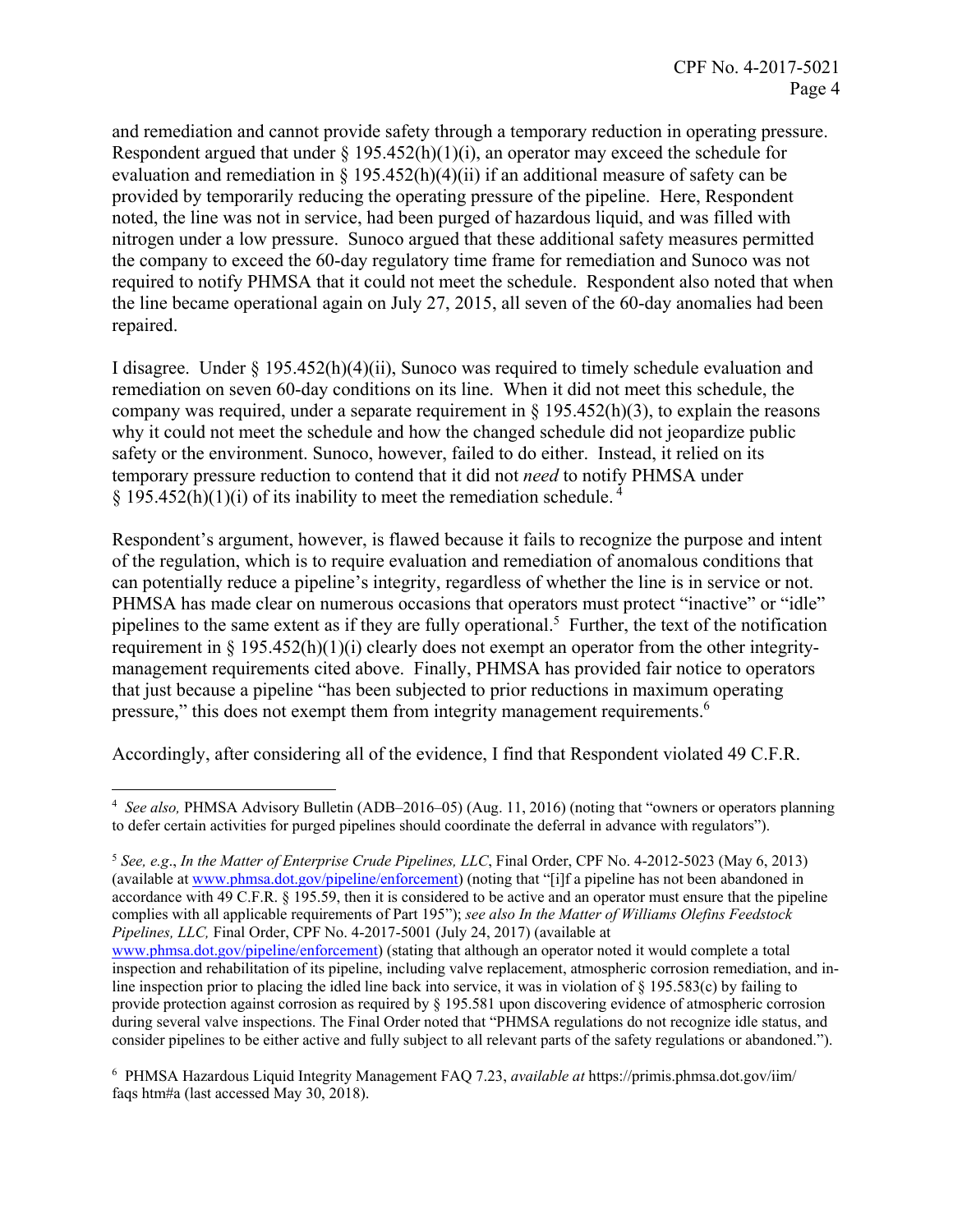§ 195.452(h)(4)(ii) by failing to schedule evaluation and remediation of 60-day conditions within 60 days. However, since the line was purged at the time, I find that such mitigating circumstances do warrant a penalty reduction, which is discussed more fully in the "Assessment of Penalty" section below.

**Item 5:** The Notice alleged that Respondent violated 49 C.F.R. § 195.452(h)(1)(iii), which states:

### **§ 195.452 Pipeline integrity management in high consequence areas.**

 $(a) \ldots$ 

. . . .

(h) *What actions must an operator take to address integrity issues?* 

 (1) *General requirements.* An operator must take prompt action to address all anomalous conditions the operator discovers through the integrity assessment or information analysis. In addressing all conditions, an operator must evaluate all anomalous conditions and remediate those that could reduce a pipeline's integrity. . .

(4) *Special requirements for scheduling remediation*   $(i) \ldots$ 

 (iii) *180-day conditions*. Except for conditions listed in paragraph  $(h)(4)(i)$  or  $(ii)$  of this section, an operator must schedule evaluation and remediation of the following within 180 days of discovery of the condition:

 evaluation and remediation of several conditions within 180 days of discovery of the conditions. The Notice alleged that Respondent violated 49 C.F.R. § 195.452(h)(4)(iii) by failing to schedule Specifically, the Notice alleged that, after discovering three 180-day conditions on its Douglass to OTI segment on December 18, 2012, and one 180-day condition on its Douglas to Longview segment on October 27, 2014, Sunoco failed to remediate them within 180 days.

Respondent did not contest this allegation of violation but provided additional information that it believed warranted a reduction in the proposed civil penalty. I address that argument more fully in the "Assessment of Penalty" section below.

Accordingly, based upon a review of all of the evidence, I find that Respondent violated 49 C.F.R. § 195.452(h)(4)(iii) by failing to timely remediate 180-day conditions within 180 days of discovery.

**Item 6:** The Notice alleged that Respondent violated 49 C.F.R. § 195.505(g), which states:

#### **§ 195.505 Qualification program.**

Each operator shall have and follow a written qualification program. The program shall include provisions to:

 $(a) \ldots$ 

 (g) Identify those covered tasks and the intervals at which evaluation of the individual's qualifications is needed: . . . .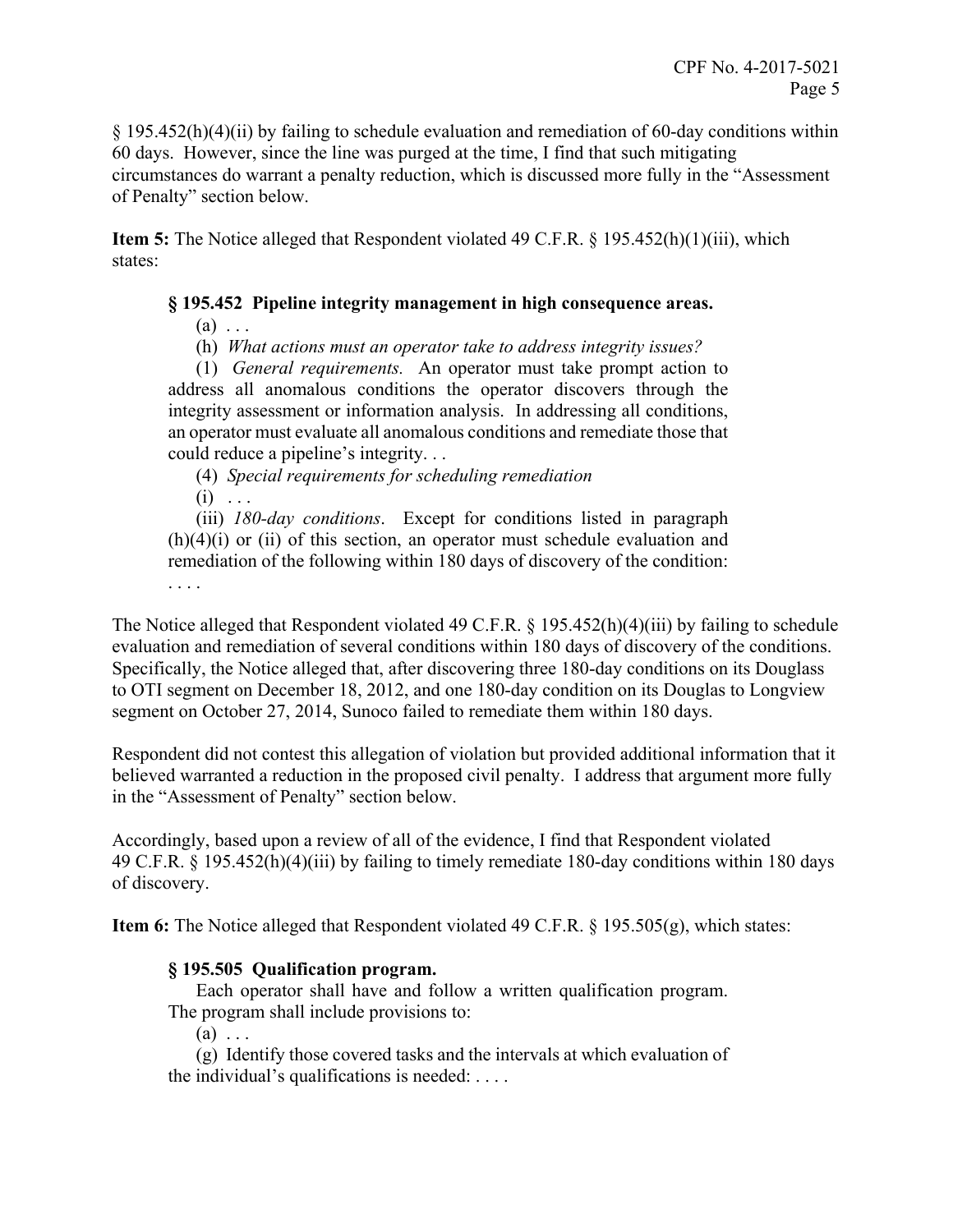The Notice alleged that Respondent violated 49 C.F.R. § 195.505(g) by failing to have and follow a written qualification program that included provisions to identify covered tasks and the intervals at which evaluation of an individual's qualification is needed. Specifically, the Notice alleged that Sunoco's Operator Qualification Plan (OQ Plan) set a standard 36-month evaluation interval for all non-welding covered tasks, except for ones that extended beyond 36 months, and failed to consider intervals shorter than 36 months if the task required it. It further alleged that Appendix C of the OQ Plan included a list of covered tasks with a 36-month requalification interval and no task showed a documented justification for the requalification interval used.

Sunoco contested this allegation of violation, noting that it had adopted the recommendations of API's Consortium of Operator Qualification (COOQ), which recommends a standard 36-month interval for conducting periodic reevaluations. Sunoco noted that this standard interval was consistent with API Recommended Practice 1161, "API Recommended Practice for Pipeline Operator Qualification (OQ)," 3rd Edition, January 2014, which the company claimed "discusses that an operator has the option of utilizing evaluation intervals established by an industry association or other entity or developing their own intervals, but that an evaluation interval of 36 months is recommended based on current practice."

Section  $195.505(g)$  requires operators to identify "covered tasks and the intervals at which evaluation of the individual's qualifications is needed." In other words, operators must determine requalification intervals for each covered task. As noted above, Sunoco's OQ Plan lists requalification intervals for covered tasks in Appendix C of its OQ Plan and all non-welding covered task have a requalification interval of 36 months, not to exceed 39 months. I find insufficient evidence to prove that Sunoco has violated the plain meaning of the regulation in its identification of the intervals at which reevaluation is needed.

While the Notice further alleged a violation for failure to "require justification for the interval established," I fail to see how this allegation is derived from either the text or the intent of the regulation. Section 195.505(g) does not describe the *extent* to which operators must justify interval selections. I note that PHMSA has issued guidance advising operators using an "off-theshelf" qualification program that they "must understand the basis on which reevaluation intervals have been specified."<sup>8</sup> PHMSA has also issued an Advisory Bulletin alerting the industry that "requalification intervals established by operators must reflect the relevant factors including the complexity, criticality, and frequency of the task, and be justified by appropriate documentation."<sup>9</sup>

There is nothing in the language of  $\S$  195.505(g), however, that requires each operator to conduct such an analysis itself for each covered task. In this case, Sunoco notes in its OQ Plan that it

 $\overline{a}$ 

<sup>7</sup> Response, at 5. *See,* API RP 1161, Recommended Practice for Pipeline Operator Qualification (OQ), Section 9.2 (January 2014).

<sup>8</sup> PHMSA OQ FAQ 1.1., *available at* https://primis.phmsa.dot.gov/oq/faqs htm#13 (last accessed May 25, 2018).

<sup>&</sup>lt;sup>9</sup> PHMSA Advisory Bulletin 04-05, Implementation of Operator Qualification (OQ) Requirements Mandated by the Pipeline Safety Improvement Act of 2002 (Nov. 19, 2004).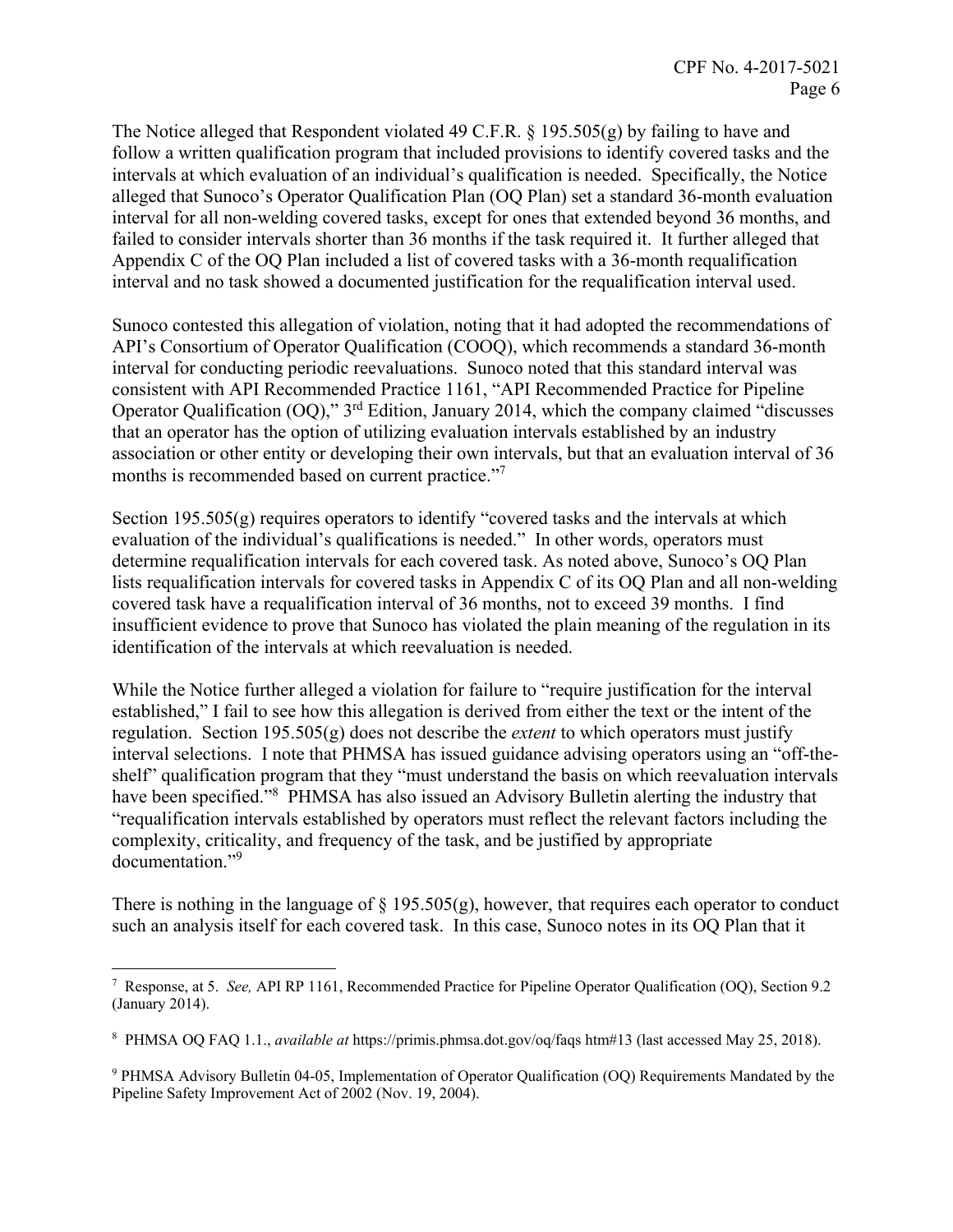record that Sunoco failed to understand the basis for the requalification intervals it adopted.<sup>11</sup> adopted the COOQ recommendations for requalification intervals, which is consistent with other industry standards, including API Recommended Practice 1161.10 I find no evidence in the Moreover, Respondent's program requires separate justification only if a requalification extends beyond 36 months.

Therefore, I find that Respondent did not violate 49 C.F.R. § 195.505(g) by adopting a standard 36-month interval for conducting required periodic reevaluations. This violation is hereby withdrawn.

I would note, however, that PHMSA encourages operators to adopt and follow a rigorous OQ program that includes a process used for establishing appropriate requalification intervals that recognize the difficulty of each individual task, its safety importance, the potential for loss of knowledge of the task over time, manufacturers' recommendations, and other critical factors. In many cases, this may necessitate unique intervals for various tasks within a particular operator's pipeline system.

These findings of violation will be considered prior offenses in any subsequent enforcement action taken against Respondent.

## **ASSESSMENT OF PENALTY**

Under 49 U.S.C. § 60122, Respondent is subject to an administrative civil penalty not to exceed \$200,000 per violation for each day of the violation, up to a maximum of \$2,000,000 for any related series of violations.<sup>12</sup> In determining the amount of a civil penalty under 49 U.S.C. § 60122 and 49 C.F.R. § 190.225, I must consider the following criteria: the nature, circumstances, and gravity of the violation, including adverse impact on the environment; the degree of Respondent's culpability; the history of Respondent's prior offenses; any effect that the penalty may have on its ability to continue doing business; and the good faith of Respondent in attempting to comply with the pipeline safety regulations. In addition, I may consider the economic benefit gained from the violation without any reduction because of subsequent

 $\overline{a}$ 

<sup>10</sup> *See* PHMSA OQ FAQ 5.6, *available at* https://primis.phmsa.dot.gov/oq/faqs.htm (last accessed May 30, 2018) (noting that "determination and justification of reevaluation interval should consider existing consensus standards and industry practice…").

 COOQ recommendation) (Oct. 22, 2015); *see also, In the Matter of Texas Gas Transmission, LLC,* Final Order, by adopting the Veriforce OQ Program, an "off-the-shelf" OQ plan, that was consistent with PHMSA guidance and <sup>11</sup> *See* Sunoco's OQ Plan, Section 5.3 Re-qualification Frequency, at 11 (describing the company's adoption of the CPF No. 2-2015-1005 (Aug. 24, 2017) (available at www.phmsa.dot.gov/pipeline/enforcement) (withdrawing the proposed violation of § 192.805(g) for the company's alleged failure to demonstrate that its OQ requalification intervals were individually justified. The Final Order found that the regulation does not require operators themselves to justify requalification intervals and that the company's OQ program provided a basis for requalification intervals industry standards, including ASME B31Q and that identified covered tasks and corresponding requalification intervals based on multiple factors as set forth in its OQ plan.).

<sup>&</sup>lt;sup>12</sup> These amounts are adjusted annually for inflation. *See, e.g.*, Pipeline Safety: Inflation Adjustment of Maximum Civil Penalties, 82 Fed. Reg. 19325 (April 27, 2017).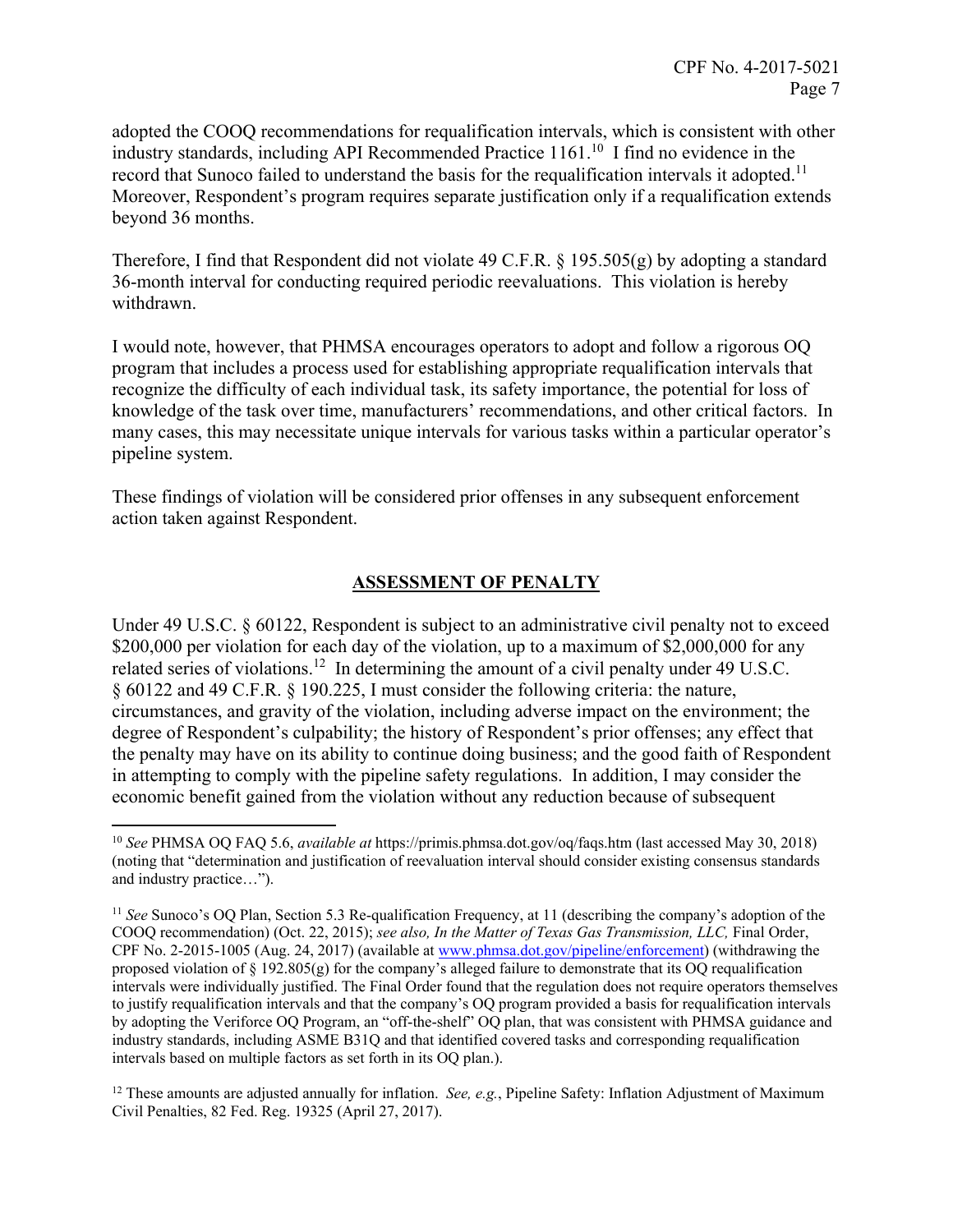damages, and such other matters as justice may require. The Notice proposed a total civil penalty of \$129,800 for the violations cited above.

**Item 1:** The Notice proposed a civil penalty of \$35,500 for Respondent's violation of 49 C.F.R. § 195.56(a), for failing to file a report of a safety-related condition under § 195.55(a) within five working days after determining that the condition existed. Respondent did not contest this item and paid the penalty by wire transfer, dated October 4, 2017.

**Item 4:** The Notice proposed a civil penalty of \$32,100 for Respondent's violation of 49 C.F.R. § 195.452(h)(4)(ii), for failing to timely schedule evaluation and remediation on seven 60-day conditions. Sunoco contested this item, arguing that because the line was idled under a low pressure nitrogen blanket, safety was minimally affected. I find that even though this does not negate or justify the violation, Sunoco's interpretation of the requirement was reasonable, although incorrect, and warrants some adjustment of the proposed penalty given that the pipeline was purged. Therefore, I am utilizing the "good faith" credit allowed under PHMSA's penaltyassessment criteria for this violation and reducing the penalty to \$14,800 for violation of 49 C.F.R.  $\S$  195.452(h)(4)(ii).

**Item 5:** The Notice proposed a civil penalty of \$62,200 for Respondent's violation of 49 C.F.R. § 195.452(h)(4)(iii), for failing to timely schedule evaluation and remediation of four 180-day conditions. In its Response, Sunoco stated that there were only three 180-day conditions requiring remediation. After reviewing Sunoco's Response, I agree that one of the anomalies did not meet the 180-day condition criteria. Therefore, the number of instances of violation for this Item should be three, instead of four. Although the violation persisted for well beyond the regulatory deadline for remediation, the line was idled under a low-pressure nitrogen blanket. As a result, pipeline safety was minimally affected. Further, I find that Sunoco had a reasonable, although incorrect, interpretation of the requirement for not repairing these anomalies within the regulatory timeframe, given that the pipeline was purged. Therefore, I am utilizing the "good faith" credit allowed under PHMSA's penalty-assessment criteria for this violation and reducing the penalty to \$39,700 for violation of 49 C.F.R.  $\S$  195.452(h)(4)(iii).

In summary, having reviewed the record and considered the assessment criteria for each of the Items cited above, I assess Respondent a total reduced civil penalty of **\$90,000**. The full penalty amount of \$90,000 has already been paid by Respondent by wire transfer with three separate payments dated October 4, 2017, October 4, 2018, and October 9, 2018, respectively.

## **COMPLIANCE ORDER**

The Notice proposed a compliance order with respect to Items 2 and 6 in the Notice, for violations of 49 C.F.R.  $\S$  195.401(b)(1) and 195.505(g), respectively. Under 49 U.S.C. § 60118(a), each person who engages in the transportation of hazardous liquids or who owns or operates a pipeline facility is required to comply with the applicable safety standards established under chapter 601.

Item 6 has been withdrawn, and therefore the corresponding compliance terms are also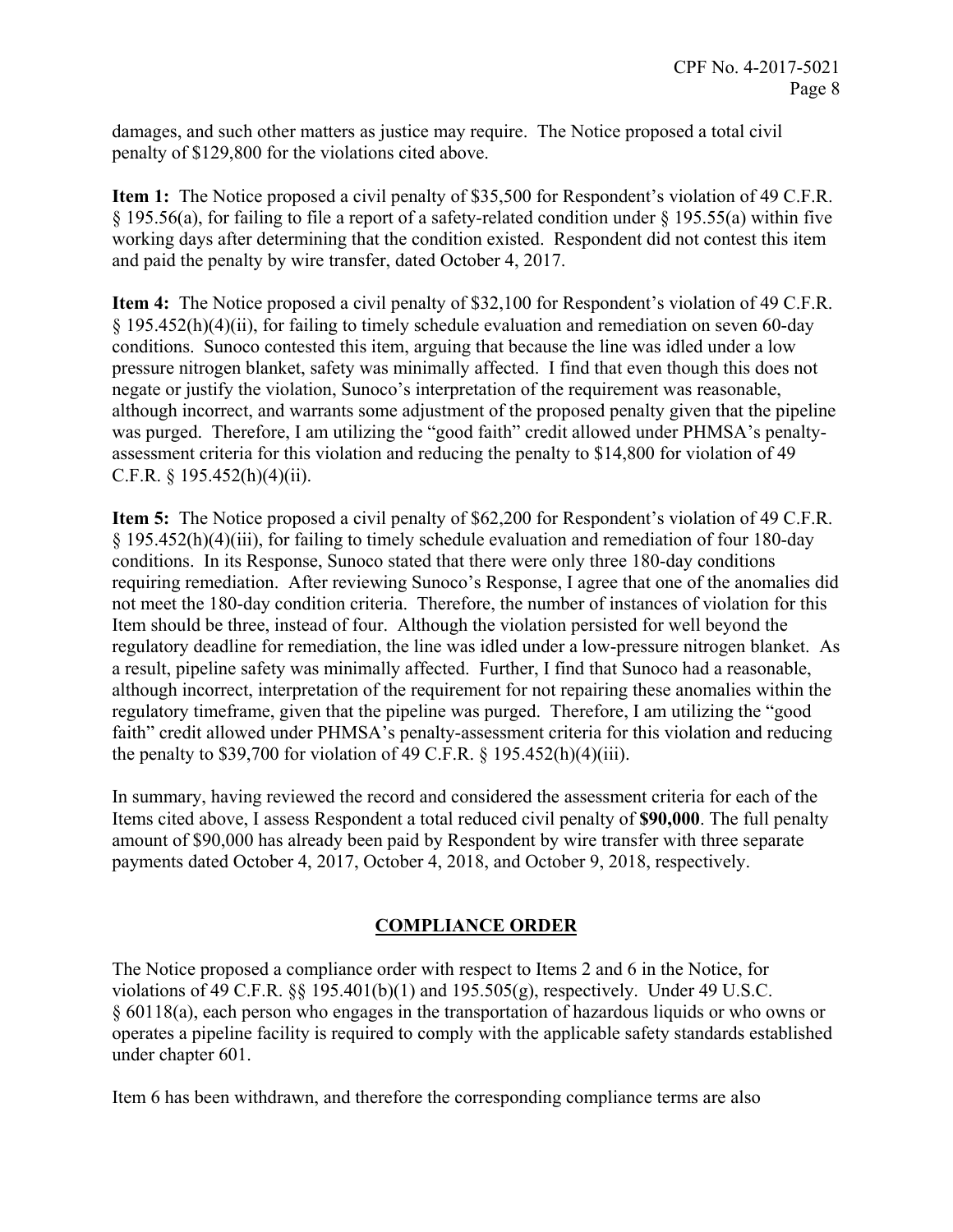withdrawn. With regard to the violation of  $\S 195.401(b)(1)$  (Item 2), Respondent has submitted maintenance records, corresponding sketches, and photographs showing that a permanent repair to the exposed section of the pipe has been made. Sunoco stated that this repair was completed by November 14, 2016. However, in its Recommendation, the Region noted ongoing concern with the safety of this pipeline due to its location in a riverbed. The Region stated that, although support had been added to prevent the pipe from sagging, the supports do not appear to "make permanent repairs to restore it to a safe condition," as provided in the Proposed Compliance Order, since it does not protect the pipe from movement in other directions.

Pursuant to the authority of 49 U.S.C. § 60118(b) and 49 C.F.R. § 190.217, Respondent is ordered to take the following actions to ensure compliance with the pipeline safety regulations applicable to its operations:

> 1. With respect to the violation of § 195.401(b)(1) (**Item 2**), Respondent must submit to PHMSA an engineering analysis of the repair to confirm the safety of the repair within 90 days of issuance of the Final Order.

The Director may grant an extension of time to comply with any of the required items upon a written request timely submitted by the Respondent and demonstrating good cause for an extension.

It is requested that Respondent maintain documentation of the safety improvement costs associated with fulfilling this Compliance Order and submit the total to the Director. It is requested that these costs be reported in two categories: (1) total cost associated with preparation/revision of plans, procedures, studies and analyses; and (2) total cost associated with replacements, additions and other changes to pipeline infrastructure.

Failure to comply with this Order may result in the administrative assessment of civil penalties not to exceed \$200,000, as adjusted for inflation (49 C.F.R. § 190.223), for each violation for each day the violation continues or in referral to the Attorney General for appropriate relief in a district court of the United States.

## **WARNING ITEMS**

With respect to Items 3, 7, and 8, the Notice alleged probable violations of Part 195 but did not propose a civil penalty or compliance order for these items. Therefore, these are considered to be warning items. The warnings were for:

49 C.F.R.  $\S$  195.452(h)(1)(i) **(Item 3)** — Respondent's alleged failure to timely remediate an anomalous condition it discovered through integrity assessment or information analysis, and to notify PHMSA when it could not meet the remediation schedule and provide safety through a temporary reduction in operating pressure;